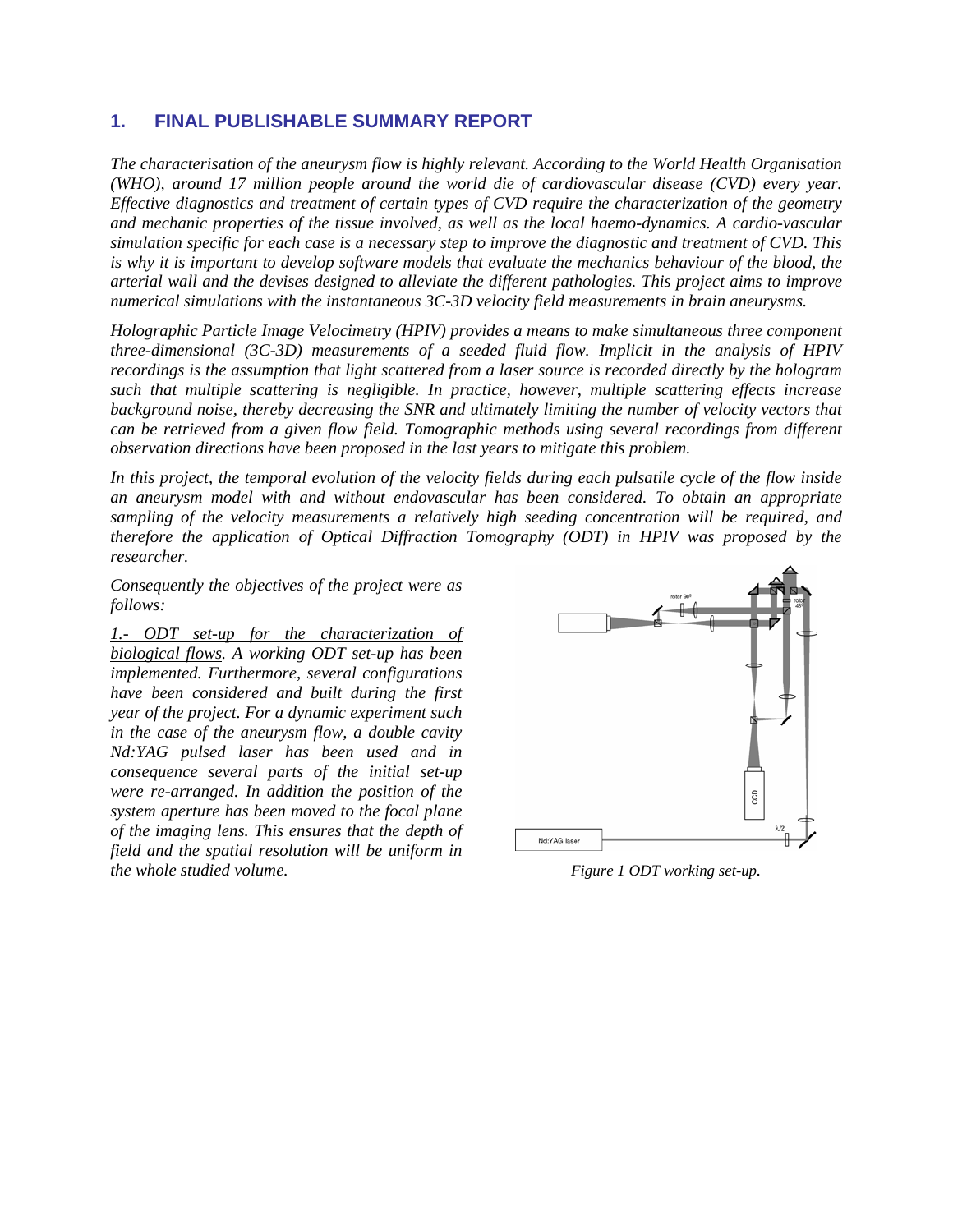*2. Implementation of linear ODT in HPIV. Some preliminary ODT experiments were recorded in order to determine and implement in Matlab the required image processing steps, such as removing the background illumination or calibrating the camera positions. For this purpose a home-made test-object consisting on seeding particles in a flat box of 0.1mm width has been built. The 3D particle position can be assumed as the 3D maximum location of the small blobs. A better result can be obtained by adjusting the intensity value to a quadratic dependence with the three coordinates. In some measurements obtained from only one hologram, the error or spatial resolution of the in-plane coordinates is roughly 12* μ*m, while the on-axis position can be obtained with an error of 2mm. To reduce this on-axis error the combination of the particle images obtained from both cameras will be needed, as expected. These experiments have been also used to perform some preliminary calibration of both cameras positions.* 

*It has been also settled that a Particle Tracking Velocimetry approach could be more suitable*  for the resultant ODT images than a standard PIV analysis. For that reason a Matlab *implementation of several intermediate algorithms has been done so far: they include a 3D particle location as shown above, and a 3D image particle correlation for displacement measurements. Furthermore, a comparison of several methods to perform the 3D correlation has been done. These algorithms have been applied to recover the 3D position and velocity of particles inside an oscillating droplet (fig. 2). The results have been presented in the B&D 2009 conference and will be reported in a paper currently on preparation.* 



*Figure 2 3D velocity field inside an oscillating droplet: a) in-plane velocity vectors, b) out of plane component.* 

*3. Characterization of the flow inside an aneurysm with and without coils. Some preliminary ODT experiments of a transparent model of an aneurism have been done (fig. 3). The previously validated particle tracking algorithms did locate a great amount of dust and bubbles on the wall of the silicone model. As a consequence the aneurism wall deformation can be studied just following the displacement of these features instead of the distortion of the phase map. However the seeding particles of the flow were obscured. Some experiments were carried out to find the appropriate tracer size and concentration. We can conclude that a significant reduction on the concentration and special care to remove any other source of noise are needed.* 



*Figure 3 Modulus (a) and phase map (b) obtained from an aneurism model.* 

*4. Image correction of the particle field. The previous image (figure 3b), also shows the numerous fringes obtained in the phase map even when the aneurism is immersed in a index liquid fairly matched (within 0.5%). Though, as far as the fringe pattern can be resolved for successful background elimination, the particle position can be retrieved. Experiments show that the particle location will not differ in these cases from the expected position within the*